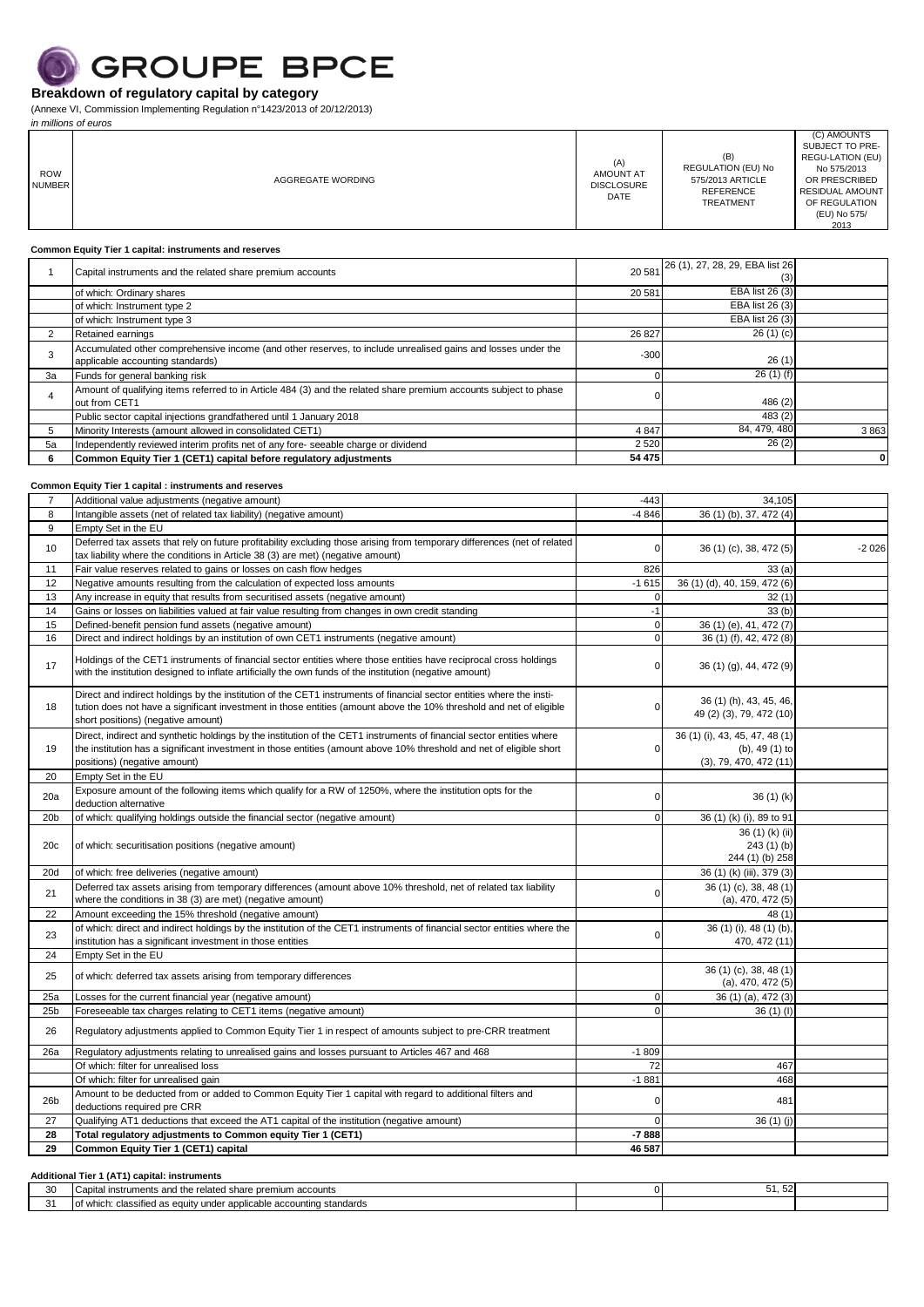

(Annexe VI, Commission Implementing Regulation n°1423/2013 of 20/12/2013) *in millions of euros*

| <b>ROW</b><br><b>NUMBER</b> | AGGREGATE WORDING                                                                                                                                                       | (A)<br><b>AMOUNT AT</b><br><b>DISCLOSURE</b><br>DATE | (B)<br><b>REGULATION (EU) No</b><br>575/2013 ARTICLE<br><b>REFERENCE</b><br><b>TREATMENT</b> | (C) AMOUNTS<br>SUBJECT TO PRE-<br>REGU-LATION (EU)<br>No 575/2013<br>OR PRESCRIBED<br><b>RESIDUAL AMOUNT</b><br>OF REGULATION<br>(EU) No 575/<br>2013 |
|-----------------------------|-------------------------------------------------------------------------------------------------------------------------------------------------------------------------|------------------------------------------------------|----------------------------------------------------------------------------------------------|-------------------------------------------------------------------------------------------------------------------------------------------------------|
| 32                          | of which: classified as liabilities under applicable accounting standards                                                                                               |                                                      |                                                                                              |                                                                                                                                                       |
| 33                          | Amount of qualifying items referred to in Article 484 (4) and the related share premium accounts subject to phase<br>out from AT1                                       | 3876                                                 | 486 (3)                                                                                      |                                                                                                                                                       |
|                             | Public sector capital injections grandfathered until 1 January 2018                                                                                                     |                                                      | 483 (3)                                                                                      |                                                                                                                                                       |
| 34                          | Qualifying Tier 1 capital included in consolidated AT1 capital (including minority interests not included in row 5)<br>issued by subsidiaries and held by third parties |                                                      | 85, 86, 480                                                                                  |                                                                                                                                                       |
| 35                          | of which: instruments issued by subsidiaries subject to phase out                                                                                                       |                                                      | 486(3)                                                                                       |                                                                                                                                                       |
| 36                          | Additional Tier 1 (AT1) capital before regulatory adjustments                                                                                                           | 3876                                                 |                                                                                              |                                                                                                                                                       |

#### **Additional Tier 1 (AT1) capital: regulatory adjustments**

| 37              | Direct and indirect holdings by an institution of own ATI Instruments (negative amount)                                                                                                                                                                           |          | 52 (1) (b), 56 (a), 57, 475 (2)                                                                  |       |
|-----------------|-------------------------------------------------------------------------------------------------------------------------------------------------------------------------------------------------------------------------------------------------------------------|----------|--------------------------------------------------------------------------------------------------|-------|
| 38              | Holdings of the AT1 instruments of financial sector entities where those entities have reciprocal cross holdings with<br>the institution designed to inflate artificially the own funds of the institution (negative amount)                                      |          | 56 (b), 58, 475 (3)                                                                              |       |
| 39              | Direct and indirect holdings of the AT1 instruments of financial sector entities where the institution does not have a<br>significant investment in those entities (amount above the 10% threshold and net of eligible short positions)<br>(negative amount)      | $\Omega$ | 56 (c), 59, 60, 79, 475 (4)                                                                      |       |
| 40              | Direct and indirect holdings by the institution of the AT1 instruments of financial sector entities where the institution<br>has a significant investment in those entities (amount above the 10% threshold net of eligible short positions)<br>(negative amount) | $-24$    | 56 (d), 59, 60, 79, 475 (4)                                                                      | $-40$ |
| 41              | Regulatory adjustments applied to additional tier 1 in respect of amounts subject to pre-CRR treatment and<br>transitional treatments subject to phase out as prescribed in Regulation (EU) No 575/2013 (i.e. CRR residual<br>amounts)                            |          |                                                                                                  |       |
| 41a             | Residual amounts deducted from Additional Tier 1 capital with regard to deduction from Common Equity Tier 1<br>capital during the transitional period pursuant to article 472 of Regulation (EU) No 575/2013                                                      |          | 0 472, 472 (3) (a), 472 (4), 472<br>(6), 472 (8) (a), 472 (9), 472<br>$(10)$ (a), 472 $(11)$ (a) |       |
|                 | Of which: Own capital instruments                                                                                                                                                                                                                                 |          |                                                                                                  |       |
|                 | Of which: non-significant investments in the capital of other financial sector entities                                                                                                                                                                           |          |                                                                                                  |       |
|                 | Of which: significant investments in the capital of other financial sector entities                                                                                                                                                                               |          |                                                                                                  |       |
| 41 <sub>b</sub> | Residual amounts deducted from Additional Tier 1 capital with regard to deduction from Tier 2 capital during the<br>transitional period pursuant to article 475 of Regulation (EU) No 575/2013                                                                    | $-469$   | 477, 477 (3), 477 (4) (a)                                                                        |       |
|                 | Of which: Own capital instruments                                                                                                                                                                                                                                 |          |                                                                                                  |       |
|                 | Of which: non-significant investments in the capital of other financial sector entities                                                                                                                                                                           |          |                                                                                                  |       |
|                 | Of which: significant investments in the capital of other financial sector entities                                                                                                                                                                               | $-469$   |                                                                                                  |       |
| 41c             | Amount to be deducted from or added to Additional Tier 1 capital with regard to additional filters and deductions<br>required pre- CRR                                                                                                                            | $\Omega$ | 467, 468, 481                                                                                    |       |
| 42              | Qualifying T2 deductions that exceed the T2 capital of the institution (negative amount)                                                                                                                                                                          | $\Omega$ | 56(e)                                                                                            |       |
| 43              | Total regulatory adjustments to Additional Tier 1 (AT1) capital                                                                                                                                                                                                   | $-493$   |                                                                                                  |       |
| 44              | Additional Tier 1 (AT1) capital                                                                                                                                                                                                                                   | 3 3 8 2  |                                                                                                  |       |
| 45              | Tier 1 capital (T1 = CET1 + AT1)                                                                                                                                                                                                                                  | 49 969   |                                                                                                  |       |

## **Tier 2 (T2) capital: instruments and provisions**

| 46 | Capital instruments and the related share premium accounts                                                                                                                                               | 11 201 | 62.63          |  |
|----|----------------------------------------------------------------------------------------------------------------------------------------------------------------------------------------------------------|--------|----------------|--|
| 47 | Amount of qualifying items referred to in Article 484 (5) and the related share premium accounts subject to phase<br>out from T2                                                                         | 87     | 486(4)         |  |
|    | Public sector capital injections grandfathered until 1 January 2018                                                                                                                                      |        | 483(4)         |  |
| 48 | Qualifying own funds instruments included in consolidated T2 capital (including minority interests and AT1<br>instruments not included in rows 5 or 34) issued by subsidiaries and held by third parties |        | 87, 88, 480    |  |
| 49 | of which: instruments issued by subsidiaries subject to phase out                                                                                                                                        |        | 486(4)         |  |
| 50 | Credit risk adjustments                                                                                                                                                                                  |        | 62 ( c) et (d) |  |
| 51 | Tier 2 (T2) capital before regulatory adjustments                                                                                                                                                        | 11 289 |                |  |

## **Tier 2 (T2) capital: regulatory adjustments**

| 52  | Direct and indirect holdings by an institution of own T2 instruments and subordinated bans (negative amount)                                                                                                                                                                   |        | 63 (b) (i), 66 (a), 67, 477 (2) |         |
|-----|--------------------------------------------------------------------------------------------------------------------------------------------------------------------------------------------------------------------------------------------------------------------------------|--------|---------------------------------|---------|
| 53  | Holdings of the T2 instruments and subordinated bans of financial sector entities where those entities have<br>reciprocal cross holdings with the institution designed to inflate artificially the own funds of the institution (negative<br>amount)                           |        | 66 (b), 68, 477 (3)             |         |
| 54  | Direct and indirect holdings of the T2 instruments and subordinated loans of financial sector entities where the<br>institution does not have a significant investment in those entities (amount above 10% threshold and net of eligible<br>short positions) (negative amount) |        | 66 (c), 69, 70, 79, 477 (4)     |         |
| 54a | Of which new holdings not subject to transitional arrangements                                                                                                                                                                                                                 |        |                                 |         |
| 54b | Of which holdings existing before 1 January 2013 and subject to transitional arrangements                                                                                                                                                                                      |        |                                 |         |
| 55  | Direct and indirect holdings by the institution of the T2 instruments and subordinated loans of financial sector<br>entities where the institution has a significant investment in those entities (net of eligible short positions) (negative<br>amount)                       | $-720$ | 66 (d), 69, 79, 477 (4)         | $-1174$ |
| 56  | Regulatory adjustments applied to tier 2 in respect of amounts subject to pre-CRR treatment and transitional<br>treatments subject to phase out as prescribed in Regu-lation (EU) No 575/2013 (i.e. CRR residual amounts)                                                      |        |                                 |         |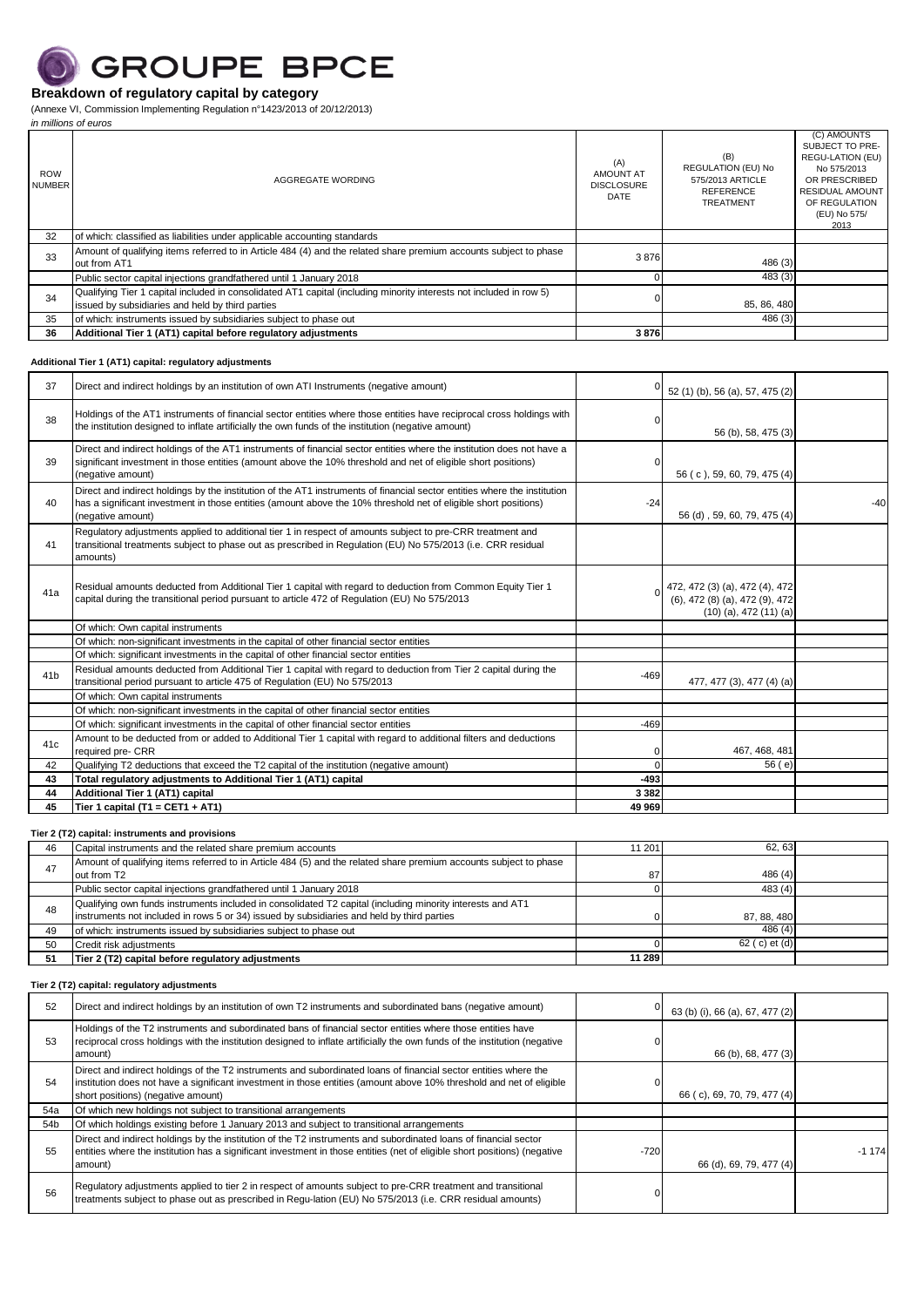

(Annexe VI, Commission Implementing Regulation n°1423/2013 of 20/12/2013)

| in millions of euros        |                                                                                                                                                                                                     |                                                             |                                                                                                |                                                                                                                                                |
|-----------------------------|-----------------------------------------------------------------------------------------------------------------------------------------------------------------------------------------------------|-------------------------------------------------------------|------------------------------------------------------------------------------------------------|------------------------------------------------------------------------------------------------------------------------------------------------|
| <b>ROW</b><br><b>NUMBER</b> | AGGREGATE WORDING                                                                                                                                                                                   | (A)<br><b>AMOUNT AT</b><br><b>DISCLOSURE</b><br><b>DATE</b> | (B)<br><b>REGULATION (EU) No</b><br>575/2013 ARTICLE<br><b>REFERENCE</b><br><b>TREATMENT</b>   | (C) AMOUNTS<br>SUBJECT TO PRE-<br>REGU-LATION (EU)<br>No 575/2013<br>OR PRESCRIBED<br>RESIDUAL AMOUNT<br>OF REGULATION<br>(EU) No 575/<br>2013 |
| 56a                         | Residual amounts deducted from Tier 2capital with regard to deduction from Common Equity Tier 1 capital during<br>the transitional period pursuant to article 472 of Regulation (EU) No 575/2013    |                                                             | 472, 472 (3) (a), 472 (4), 472<br>(6), 472 (8) (a), 472 (9), 472<br>$(10)$ (a), 472 $(11)$ (a) |                                                                                                                                                |
|                             | Of which: Own capital instruments                                                                                                                                                                   |                                                             |                                                                                                |                                                                                                                                                |
|                             | Of which: non-significant investments in the capital of other financial sector entities                                                                                                             |                                                             |                                                                                                |                                                                                                                                                |
|                             | Of which: significant investments in the capital of other financial sector entities                                                                                                                 |                                                             |                                                                                                |                                                                                                                                                |
| 56b                         | Residual amounts deducted from Tier 2 capital with regard to deduction from Additional Tier 1 capital during the<br>transitional period pursuant to article 475 of Regu-lation (EU) No 575/2013     |                                                             | 475, 475 (2) (a), 475 (3), 475<br>$(4)$ (a)                                                    |                                                                                                                                                |
|                             | Of which: Own capital instruments                                                                                                                                                                   |                                                             |                                                                                                |                                                                                                                                                |
|                             | Of which: non-significant investments in the capital of other financial sector entities                                                                                                             |                                                             |                                                                                                |                                                                                                                                                |
|                             | Of which: significant investments in the capital of other financial sector entities                                                                                                                 |                                                             |                                                                                                |                                                                                                                                                |
| 56c                         | Amount to be deducted from or added to Tier 2 capital with regard to additional filters and deductions required pre<br><b>CRR</b>                                                                   | $\Omega$                                                    | 467, 468, 481                                                                                  |                                                                                                                                                |
| 57                          | Total regulatory adjustments to Tier 2 (T2) capital                                                                                                                                                 | $-720$                                                      |                                                                                                |                                                                                                                                                |
| 58                          | Tier 2 (T2) capital                                                                                                                                                                                 | 10 568                                                      |                                                                                                |                                                                                                                                                |
| 59                          | Total capital (TC = $T1 + T2$ )                                                                                                                                                                     | 60 537                                                      |                                                                                                |                                                                                                                                                |
| 59a                         | Risk weighted assets in respect of amounts subject to pre-CRR treatment and transitional treatments subject to<br>phase out as prescribed in Requlation (EU) No 575/2013(i.e. CRR residual amounts) | n                                                           |                                                                                                |                                                                                                                                                |
|                             | Of which: Adjustment of the 15 % threshold, part of the significant investments of the CET1, items not deducted<br>from CET1 (Regulation (EU) No 575/2013 residual amounts)                         |                                                             | 472, 472 (5), 472 (8) (b), 472<br>$(10)$ (b), 472 $(11)$ (b)                                   |                                                                                                                                                |
|                             | Of which: Adjustment of the 15 % threshold, deferred tax assets part, items not deducted from CET1 (Regulation<br>(EU) No 575/2013 residual amounts)                                                |                                                             |                                                                                                |                                                                                                                                                |
|                             | Of which: items not deducted from AT1 items (Regulation (EU) No 575/2013 residual amounts)                                                                                                          |                                                             | 475, 475 (2) (b), 475 (2) (c),<br>475 $(4)$ $(b)$                                              |                                                                                                                                                |
|                             | Items not deducted from T2 items (Regulation (EU) No 575/2013 residual amounts)                                                                                                                     |                                                             | 477, 477 (2) (b), 477 (2) (c),<br>477 $(4)(b)$                                                 |                                                                                                                                                |
| 60                          | <b>Total risk weighted assets</b>                                                                                                                                                                   | 392 887                                                     |                                                                                                |                                                                                                                                                |

### **Capital ratios and buffers**

| 61  | Common Equity Tier 1 (as a percentage of risk exposure amount)                                                                                                                                                                                                                                                                     | 11,9% | 92 (2) (a), 465   |  |
|-----|------------------------------------------------------------------------------------------------------------------------------------------------------------------------------------------------------------------------------------------------------------------------------------------------------------------------------------|-------|-------------------|--|
| 62  | Tier 1 (as a percentage of risk exposure amount)                                                                                                                                                                                                                                                                                   | 12,7% | 92 (2) (b), 465   |  |
| 63  | Total capital (as a percentage of risk exposure amount)                                                                                                                                                                                                                                                                            | 15,4% | 92(2)(c)          |  |
| 64  | Institution specific buffer requirement (CET1 requirement in accordance with article 92 (1) (a) plus capital<br>conservation and countercyclical buffer requirements, plus systemic risk buffer, plus the systemically important<br>institution buffer (G-SII or 0-SII buffer), expressed as a percentage of risk exposure amount) |       | CRD 128, 129, 130 |  |
| 65  | of which: capital conservation buffer requirement                                                                                                                                                                                                                                                                                  |       |                   |  |
| 66  | of which: countercyclical buffer requirement                                                                                                                                                                                                                                                                                       |       |                   |  |
| 67  | of which: systemic risk buffer requirement                                                                                                                                                                                                                                                                                         |       |                   |  |
| 67a | of which: Global Systemically Important Institution (G-511) or Other Systemically Important Institution (0-SII) buffer                                                                                                                                                                                                             |       | <b>CRD 131</b>    |  |
| 68  | Common Equity Tier 1 available to meet buffers (as a percentage of risk exposure amount)                                                                                                                                                                                                                                           |       | <b>CRD 128</b>    |  |
| 69  | [non relevant in EU regulation]                                                                                                                                                                                                                                                                                                    |       |                   |  |
| 70  | [non relevant in EU regulation]                                                                                                                                                                                                                                                                                                    |       |                   |  |
| 71  | [non relevant in EU regulation]                                                                                                                                                                                                                                                                                                    |       |                   |  |

**Capital ratios and buffers**

| 72 | Direct and indirect holdings of the capital of financial sector entities where the institution does not have a significant<br>investment in those entities (amount below 10% threshold and net of eligible short positions)                      | 1 037   | 36 (1) (h), 45, 46, 472 (10),<br>56 (c), 59, 60, 475 (4), 66 (<br>c), 69, 70, 477 (4) |  |
|----|--------------------------------------------------------------------------------------------------------------------------------------------------------------------------------------------------------------------------------------------------|---------|---------------------------------------------------------------------------------------|--|
| 73 | Direct and indirect holdings by the institution of the CET 1 instruments of financial sector entities where the insti-<br>tution has a significant investment in those entities (amount below 10% threshold and net of eligible short positions) | 716     | 36 (1) (i), 45, 48, 470, 472<br>(11)                                                  |  |
| 74 | Empty Set in the EU                                                                                                                                                                                                                              |         |                                                                                       |  |
| 75 | Deferred tax assets arising from temporary differences (amount below 10% threshold, net of related tax liability<br>where the conditions in Article 38 (3) are met)                                                                              | 3 3 1 0 | 36 (1) (c), 38, 48, 470, 472<br>(5)                                                   |  |

#### **Applicable caps on the inclusion of provisions in Tier 2**

|    | Credit risk adjustments included in T2 in respect of exposures subject to standardized approach (prior to the       |     |    |  |
|----|---------------------------------------------------------------------------------------------------------------------|-----|----|--|
|    | application of the cap)                                                                                             |     | 62 |  |
|    | Cap on inclusion of credit risk adjustments in T2 under standardised approach                                       | 836 |    |  |
| 78 | Credit risk adjustments included in T2 in respect of exposures subject to internai ratings-based approach (prior to |     |    |  |
|    | the application of the cap)                                                                                         |     | 62 |  |
| 79 | Cap for inclusion of credit risk adjustments in T2 under internal ratings-based approach                            | 793 |    |  |

|    | Capital instruments subject to phase-out arrangements (only applicable between 1 Jan 2013 and 1 Jan 2022) |      |                         |  |
|----|-----------------------------------------------------------------------------------------------------------|------|-------------------------|--|
| 80 | Current cap on CET1 instruments subject to phase out arrangements                                         |      | 484 (3), 486 (2) et (5) |  |
|    | Amount excluded from CET1 due to cap (excess over cap atter redemptions and maturities)                   |      | 484 (3), 486 (2) et (5) |  |
| 82 | Current cap on AT1 instruments subject to phase out arrangements                                          | 3876 | 484 (4), 486 (3) et (5) |  |